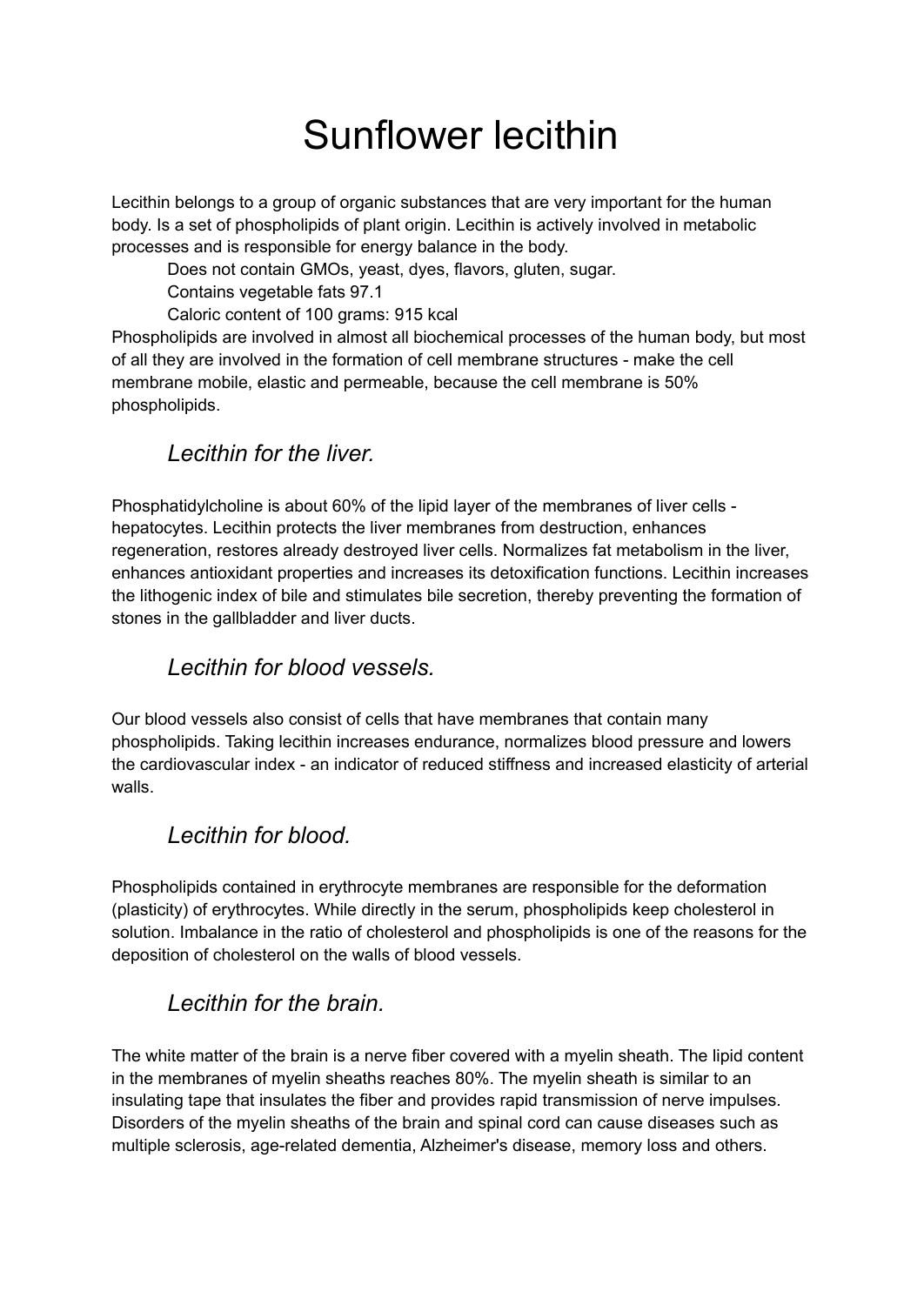## *How does the body react to a lack of lecithin?*

The nervous system is the first to suffer from lecithin deficiency. Memory impairment, constant mood swings, decreased attention, and sleep disturbances are the main symptoms of lecithin deficiency in the body. Symptoms also include muscle weakness, premature fatigue, irritability, depression, indigestion, inability to eat fatty foods , frequent diarrhea and bloating. Insufficient consumption of lecithin, especially in childhood, causes a decrease in attention and learning ability.

#### *The main positive properties of lecithin:*

+ Improves liver and kidney function, prevents the formation of gallstones, stimulates bile secretion in the body

+ Improves brain function

+ Needed for the production of acetylcholine - the main neurotransmitter in the transmission of neuromuscular impulses of the parasympathetic nervous system

+ Closely related to the neuroendocrine system - is involved in the production of myelin and a number of hormones

+ Used in the complex treatment of skin diseases - psoriasis, eczema, dermatitis

+ At physical and psychoemotional loadings constant stresses promote improvement of the general condition of an organism and a nervous system.

+ Reduces cholesterol and the concentration of fatty acids in the blood, helps clean the walls of blood vessels from cholesterol plaques

+ Helps the body absorb fat-soluble vitamins A, D, E, K.

- + Improves cognitive function
- + Activates the work of the gastrointestinal tract
- + Without it, normal fat metabolism is impossible
- + Has tonic properties that help the body cope with toxins

+ Diabetes reduces the body's need for insulin - strengthens the membranes of pancreatic cells, including beta cells, which are responsible for producing insulin.

#### *Advantages of sunflower lecithin over soy:*

+ Raw materials are grown without the use of genetic modifications

+ Does not contain phytoestrogens, which is very important when taken by children and men

+ Less often gives allergic reactions

Lecithin should be started with a minimum amount, gradually bringing the dose to normal to monitor the body's response and eliminate individual intolerance.

## *Age requirements:*

For an adult 5 - 7 grams. For children 1-4 grams.

\* teaspoon without slide contains 2 grams of lecithin